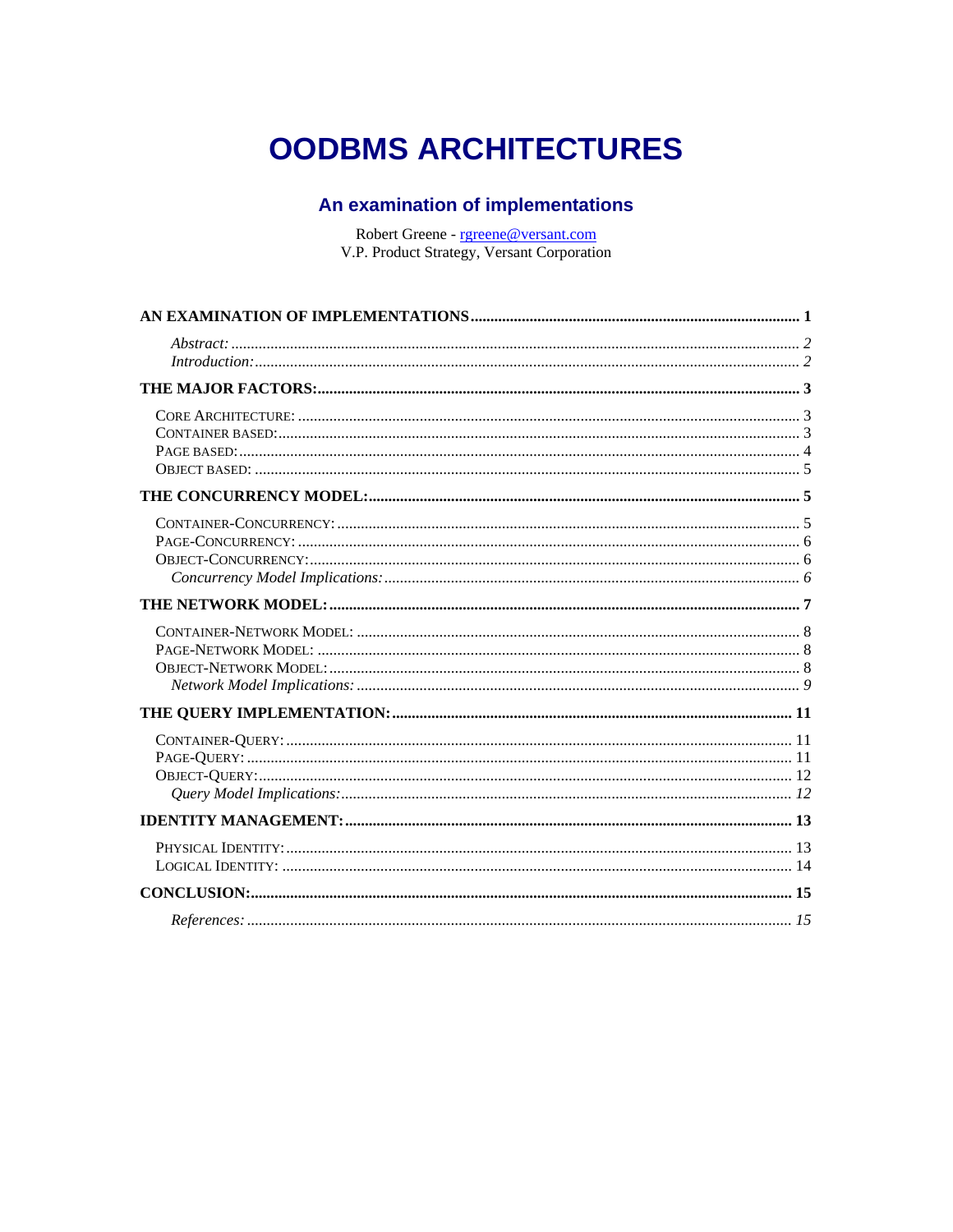#### <span id="page-1-0"></span>**Abstract:**

The Object Oriented Database Management System (OODBMS) has been in existence now for nearly 2 decades. The major vendors conceived and began implementing them in the late 80's accommodating OO languages like Smalltalk, C++ and Java, with commercial products shipping in the mid 90's. In the beginning, there was a great expectation that the OODBMS would replace the RDBMS as the database of choice for future applications.

The "great expectation" has not come to fruition and it is an assertion in this paper that ONE of the major reasons for this comes down to OODBMS architecture. That is, the OODBMS architecture and it's impact on the expectations of early adopters. Many successfully deployed applications have demonstrated that choosing the right OODBMS architecture allows the building of high performance, highly concurrent and scalable solutions. This paper seeks to examine the issue of expectation along with examining the differences between the 3 most common commercial OODB architectures.

#### **Introduction:**

At the time the OODB started commercial deployments, relational technology was already well rooted and while still a hearty battle ground, the major relational vendors had all staked out a portion of the database market. At the time, businesses were actually transitioning away from making application database infrastructure technology decisions to making application business capability decisions. The database comparisons had all but been made and heavily publicized through benchmarks such as TPC. Application suites with the highly desired business capabilities either came from an incumbent relational database vendor or were designed to support any relational database by adhering to the SQL standards. The characteristics of the databases were close enough that there was no particular advantage to be held by supporting one vendor over others. The general perception was that relational databases were very similar in capabilities and these similarities were well documented. So, the decision of which database to use was often more political than technical, facilitating business alliances rather than necessitating a choice for "best" solution left up to the purchaser of the application. The general perception was indeed true, there are little differences from one relational vendor to the next, and performance and scalability numbers showed variations by percentage points rather than orders of magnitude.

This is where OODB architecture and user expectations get into the mix. While RDB architectures are very similar ( server centric, index based, relational algebra execution engines ) exhibiting performance and scalability characteristics differentiated by small percentages, OODB architectures vary considerably and exhibit wildly different characteristics. After so many years of conditioning that RDB's behave essentially the same, it was rather natural to apply the same reasoning to the ODB and proclaim, they are basically the same. In making that assumption, if by chance an early adopter choose an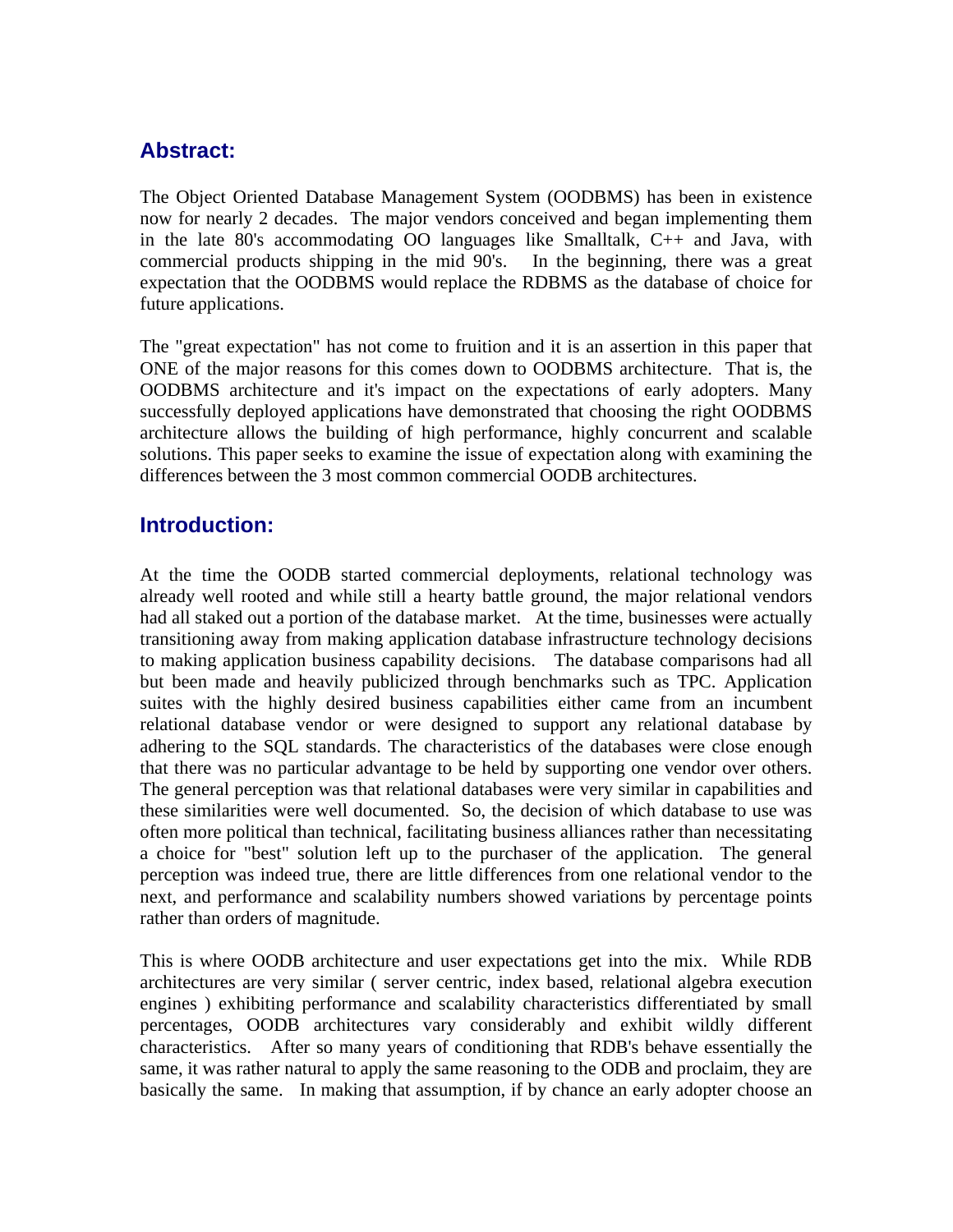<span id="page-2-0"></span>ODB who's architecture was ill suited for their applications needs, the reasoning lead immediately to the conclusion that no ODB was suited to solve their needs. From this illogical thinking came the permeation of misconceptions regarding the OODB: they are too slow, they don't handle high concurrency, they don't scale with large data, etc, etc. These are all misconceptions and the reality is that you need to carefully consider your application characteristics and understand which OODB architecture is best suited to fulfill them. Choosing the right OODB architecture can mean orders of magnitude difference in performance and scalability characteristics rather than a few percentage points as found in relational implementations. Armed with this understanding, lets now explore the differences so that you can make an informed decision which will assist in leading you to the successful adoption of the technology.

## **The major factors:**

There are several key distinguishing implementation differences that lead to the vastly different runtime characteristics. It is not the purpose of this paper to address all feature functionality, only major areas impacting performance and scalability under different application characteristics. The primary areas include: the core architecture, the concurrency model, the query implementation, the network model and identity management.

#### **Core Architecture:**

The following presents three well known OODB architectural implementations. Each OODB implementation provides degrees of distribution, parallel processing and remoting that are used to create elaborate system level designs, but these are the core architectural types underpinning those systems. In this paper we will call them: container based, page based and object based which reflects both their unit of transfer across network calls and lowest level granularity of locking. Each in turn provides caching, query processing, transactions and object lifecycle management ( tracking of new, dirty, deleted ). Lets take a look at each more closely.

### **Container based:**

The "container-based" architecture is a client centric design. It uses standard or proprietary NFS to ship segments of disk around the network, called containers, to the clients which implement the majority of the database functionality. The user application code is linked with the database client libraries which provide caching of containers, query processing, transactions and object life cycle management. All objects must reside inside a container and a container can hold many objects, multiple containers can be used if the limit per container is reached.. In this architecture, application developers must ensure container models are layered over application domain models to facilitate access to objects within the database.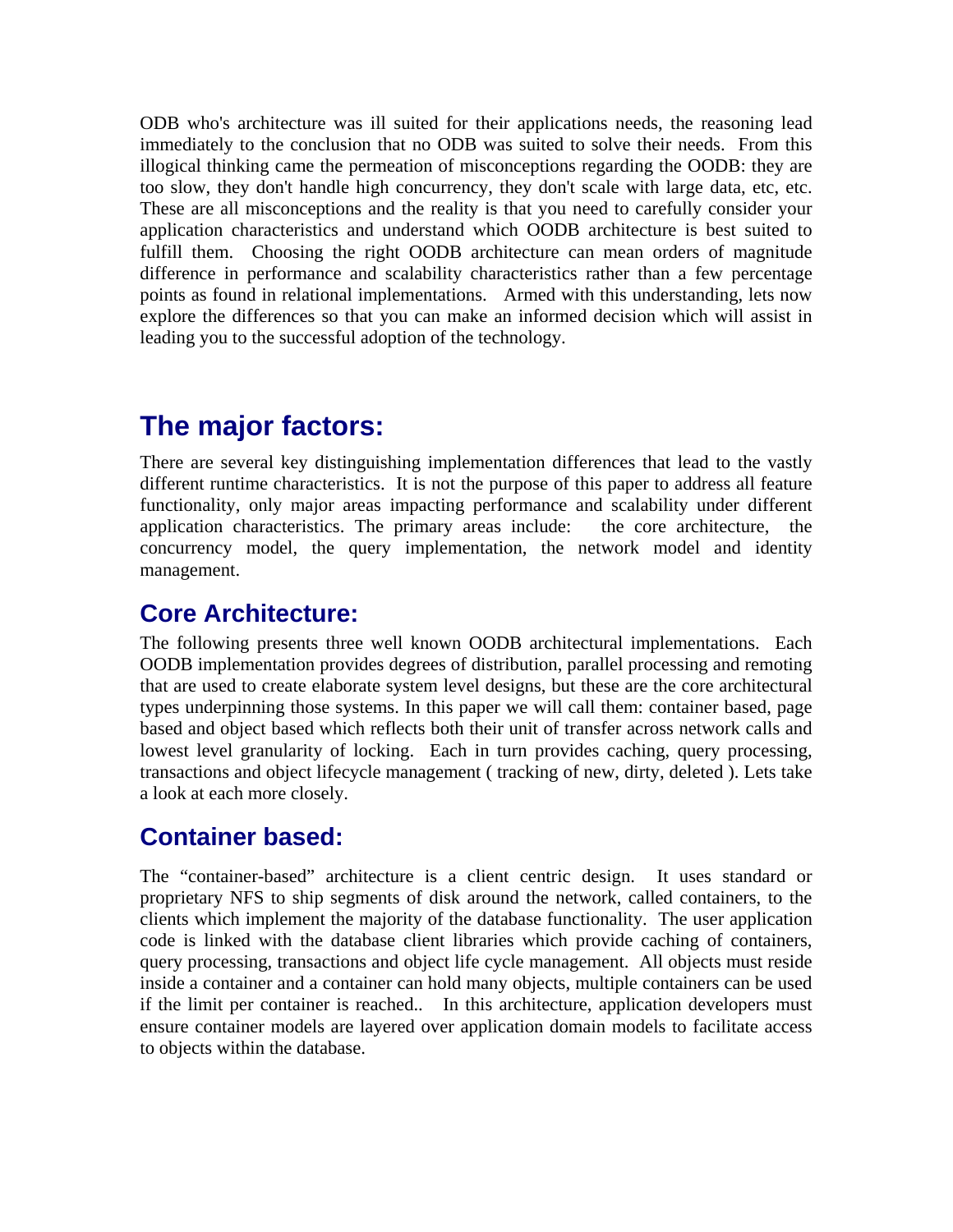<span id="page-3-0"></span>

**Figure 1 - Container Based Architecture** 

### **Page based:**

The "page-based" architecture is a client centric design which runs a server process to fulfill page requests in a distributed virtual memory mapping model. It uses a server process to ship pages of disk around the network which get address translated into the virtual memory space of the application, where the majority of the database functionality is implemented. The user application code is linked with the database client libraries which provide caching of pages, query processing, transactions, object life cycle management. Special object placement strategies have to be implemented.



Figure 2 - Page Based Architecture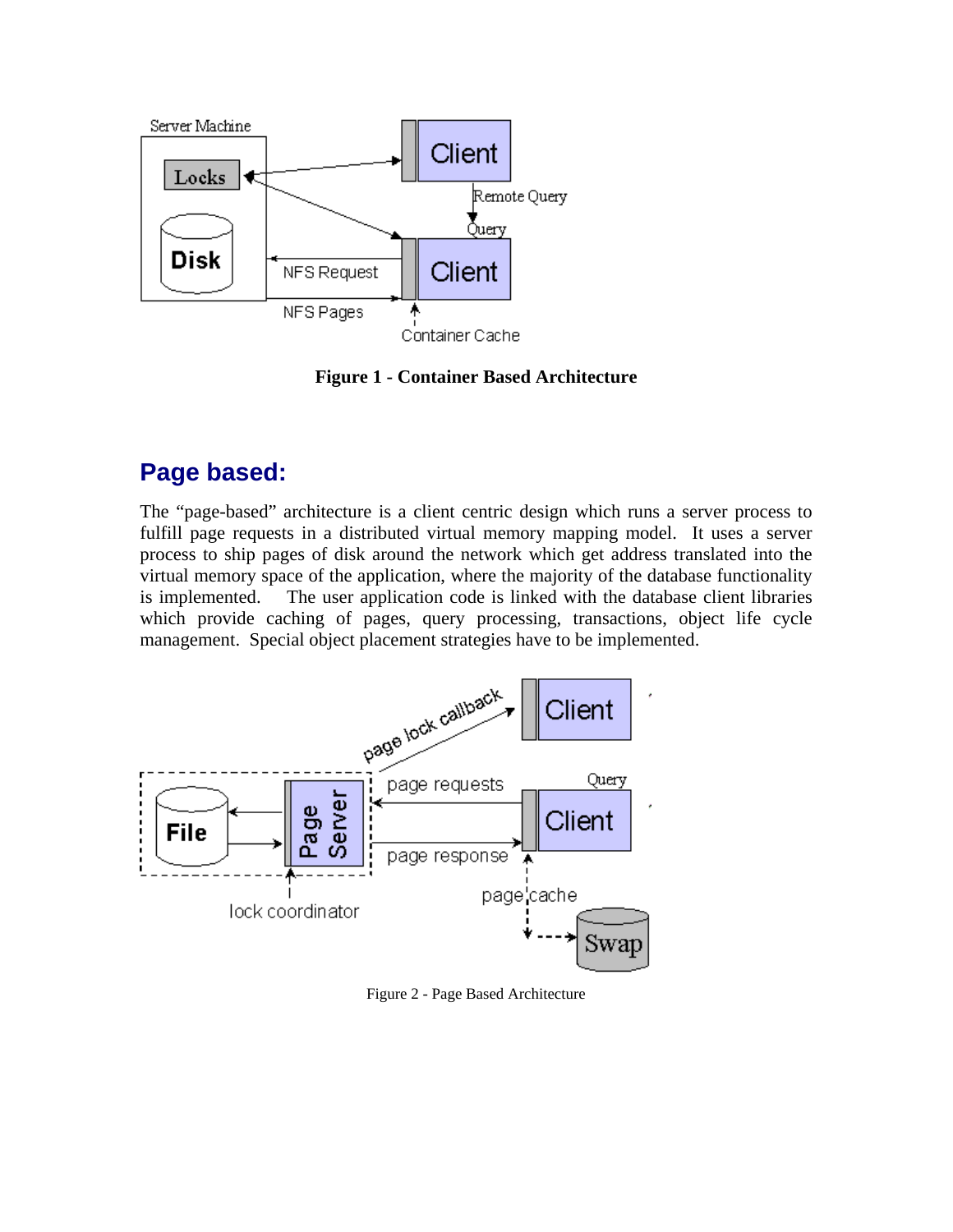### <span id="page-4-0"></span>**Object based:**

The "object-based" architecture is a balanced design with caching and behavior in both the application and database server processes. The server process caches pages of disk and manages indexes, locks, queries and transactions. The user application code is linked with the database client libraries which provides object caching, local locking and object lifecycle management. No special object placement strategies need to be implemented.



**Figure 3 - Object Based Architecture**

## **The Concurrency Model:**

The three core architectures have differing concurrency control models as described below. The concurrency models solve the issue of transaction isolation and are closely tied with the network behavioral characteristics. Each architecture has it's ways of relaxing locking for certain types of applications where full ACID ( Atomic, Consistent, Isolated, Durable ) properties are not required. The following is focused on behavior required for the consistency and isolation of proper database transactions that are not relaxing the ACID properties. All implementations can cache locks locally at the client across transaction boundaries to minimize unnecessary lock requests. However, updates will always cause lock coordination and cache consistency operations. With container and page based systems, object placement and locking are tightly coupled while in the object based systems these issues are orthogonal. Lets take a look at how each architecture deals with these issues.

#### **Container-Concurrency:**

In this design, a separate lock server process coordinates concurrent access to information in the same container. Clients coordinate with a centralized lock process to request locks on containers in each database on a server machine before being allowed to cache a container at the client through the NFS page server. A request for update will establish a lock request queue on a container if there are existing readers of that container. The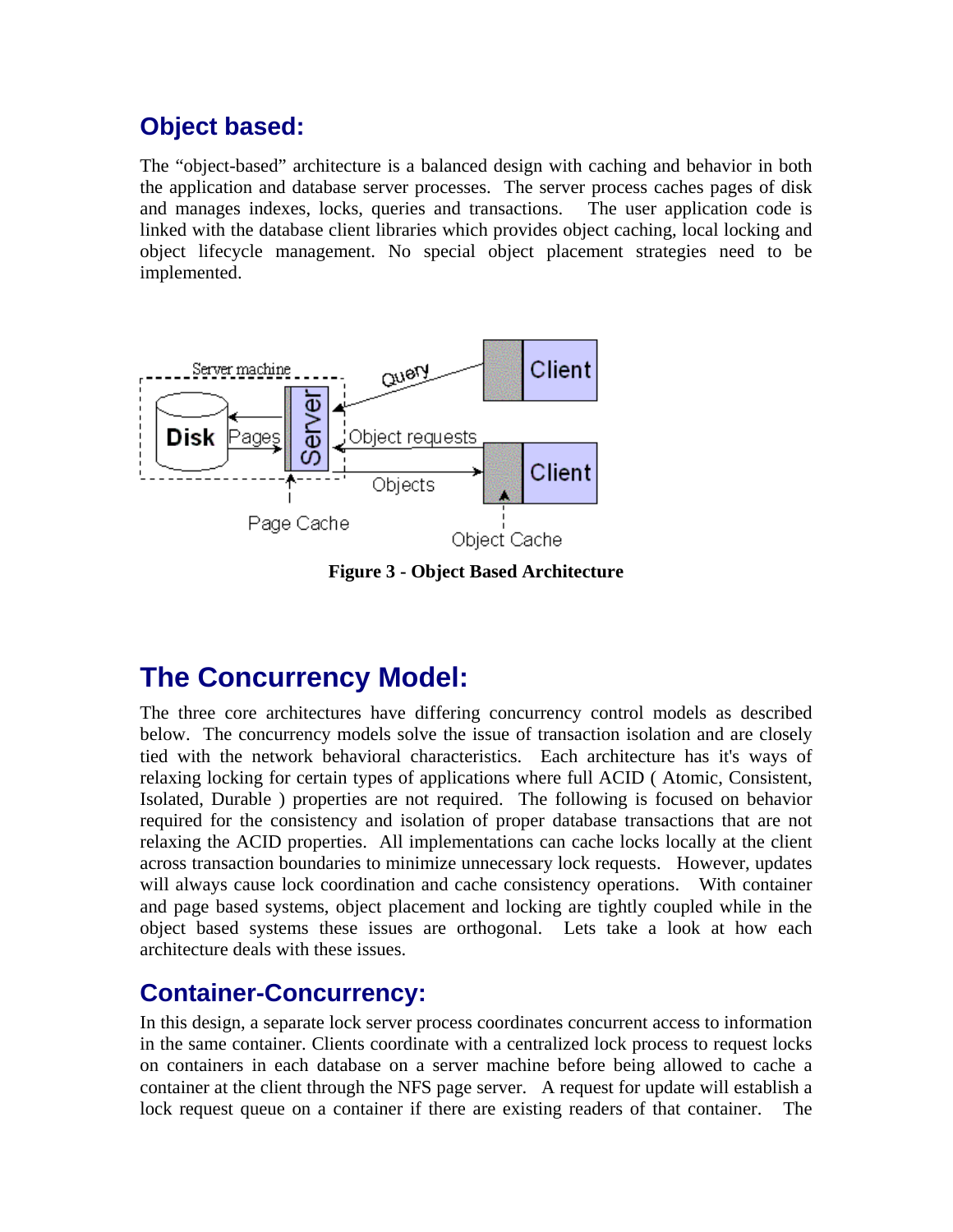<span id="page-5-0"></span>requests will either time-out or go through when existing clients release their locks on the container. Locks are generally released at transaction boundaries. When a queue is established by an update request, all other subsequent requests fall in queue behind the update request. Once the update request has been filled, all queued read requests rush in and get their read lock, return the container pages, and if there are no other updates, the queue disappears. Clients who had cached an updated container must refresh the container on subsequent read. Containers can hold many objects, so it is possible to get false waits and false dead locks.

#### **Page-Concurrency:**

In this design, the page server coordinates concurrent access by tracking which applications are accessing each page, granting permissions to lock pages locally, and using lock callbacks. A request for update will cause the page server to use callbacks, requesting other clients to release their locks on that page and give up permissions to lock the page locally. All clients either release their lock and permissions to lock locally and the request goes through or it blocks on each objecting client for a specified duration. Each client that released it's permissions will refresh the page and acquire new permissions and locks on the next access of information on the page, going through the process just described. Locks and permissions are taken out at the page level and pages may contain many objects, so false waits and false deadlocks can occur.

#### **Object-Concurrency:**

In this design, the database server process maintains lock request queues at the object level to control concurrency of access to the same object. A request for update will establish a queue if there are any existing readers of an object. The request either goes through when all current readers release their locks or times-out. Locks are generally released at transaction boundaries. When a queue is established by an update request, all other subsequent requests fall in queue behind the update request. Once the update request has been filled, all read requests in the queue rush in and get their read lock, return the object, and if there are no other updates, the queue disappears. Clients who had cached an updated object must refresh the object on subsequent read. In this architecture, locks are done at the object level so false waits and false deadlocks do not occur.

#### **Concurrency Model Implications:**

The different concurrency models can impact application performance in multi-user environments which have many updates. Applications which have conflicting updates are potentially hampered by all concurrency models, but that is why there are concurrency models. Applications which have heavy updates, but not necessarily conflicting updates, are potentially hampered further by both container and page based architectures due to the fact that locking occurs in a way that can block other objects not involved in the transaction introducing false waits and deadlocks.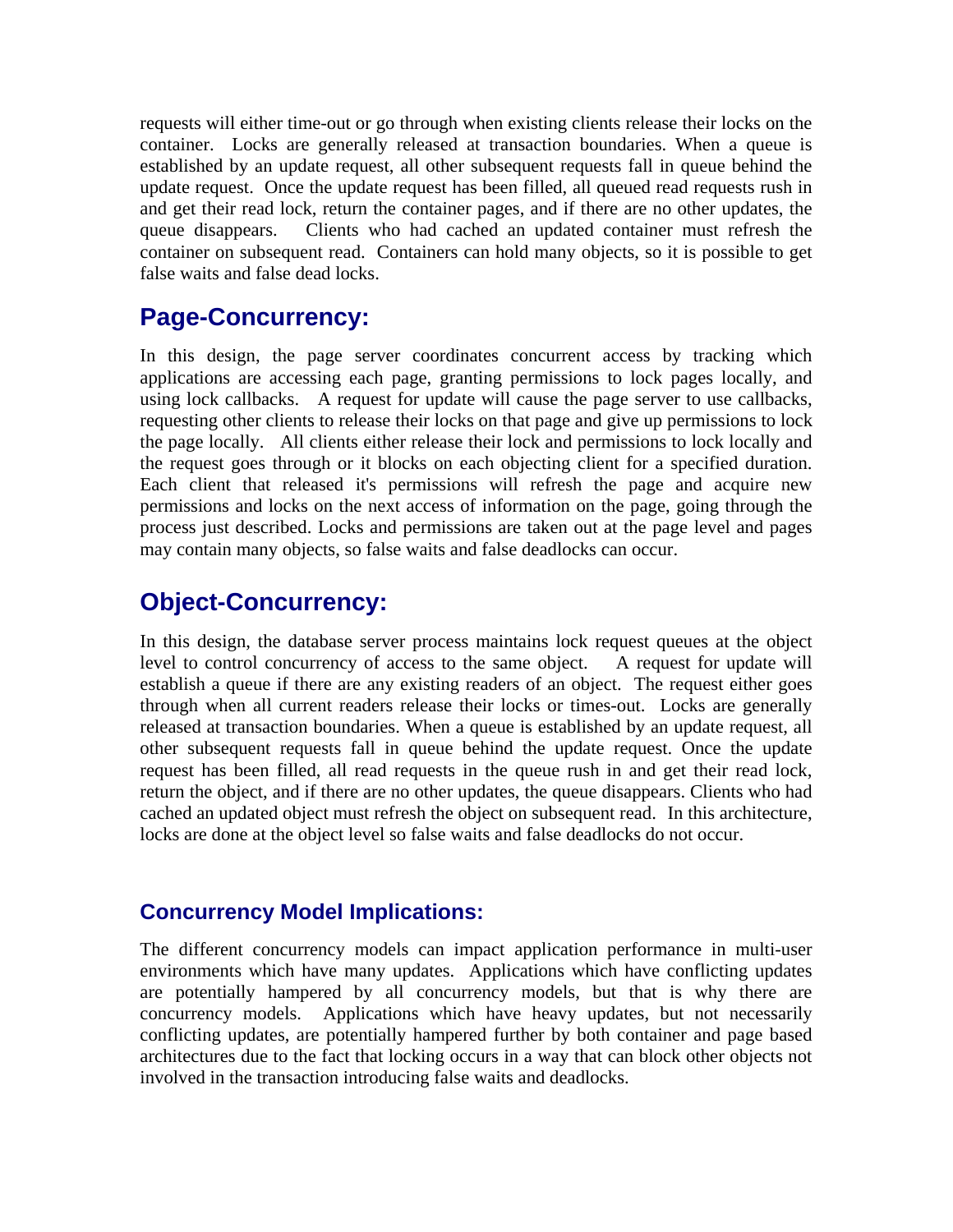<span id="page-6-0"></span>In addition to potential pitfalls on false waits and deadlocks, the granularity of the objects involved in the application transactions can have greater impact in one architecture over the other. In the page based architecture, due to locking callbacks, a lot more network calls are required to coordinate lock release in a highly granular update system.

Applications which have relatively fixed models, well segmented into an independent cluster, with mostly non-conflicting updates, will generally do best in page and container based architectures. This is true because only high level locking is required and mostly non-conflicting updates will minimize lock coordination. One example which fits well with these characteristics is a CAD (computer aided design ) type application. For applications of this type, using an OODB can provide orders of magnitude improvement in performance over traditional relational databases. Applications which have increasing levels of conflicting updates and increasing granularity of models, will generally do best in the object based architecture.

The implications of performance under concurrency are generally tied to the number of concurrent users or processes. The issues above are exaggerated in their affect as the user base or number of processes accessing the database system are increased. In general, the object based architecture is best suited for the largest numbers of concurrent users and or processes, especially in systems that are not well segmented for isolation.

The other issues surrounding the concurrency models involve long term expected use of the data. including evolution and maintenance of the applications. In many systems, fixed, well segmented data, can be achieved for a given application and its access patterns. An important question arises regarding the introduction of newer applications or increased capabilities of existing applications over the original data New applications and capabilities often require different access patterns. As the number of access patterns increase, designs that remain fixed and well segmented become much more difficult to achieve and changing the object placement strategy has a major effort and impact. In effect, an adopter of the technology should consider future use of the data carefully during the selection process.

As discussed below, note that lock coordination also has tremendous implications on the network model, because an update will require network activity to refresh client caches.

## **The Network Model:**

The three core architectures have differing network models affecting the bandwidth utilization and performance in a distributed system design. Each network model is closely tied to the locking model where upon obtaining a lock, the subsequent transfer of information occurs unless already cached locally. The lowest level granularity of the transfer across the network is tied to the lowest granularity of the lock.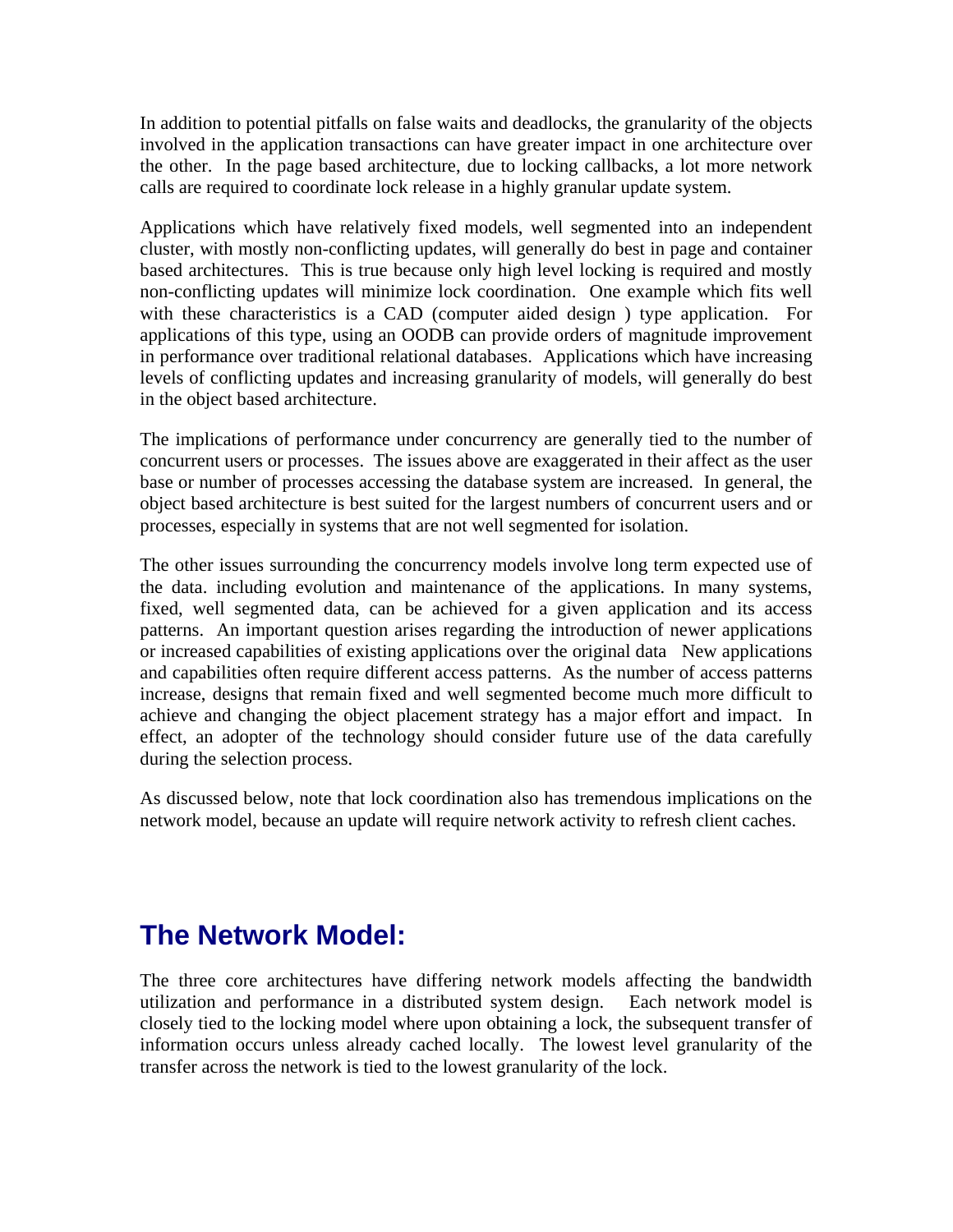#### <span id="page-7-0"></span>**Container-Network Model:**

For this architecture, the unit of transfer on object request is the container. All objects must reside in a container and a client request for an object is resolved by the NFS server sending the container's pages across the network to the client where the container is cached and the object subsequently accessed. When transferring the container, all objects contained will also be transferred regardless if they are accessed or not. When transferring the container, a lock is placed on the container regardless which specific objects in the container are actually accessed by the clients requesting transaction.

#### **Page-Network Model:**

For this architecture, the unit of transfer on object request is the page. All objects must reside in a page and a client request for an object is resolved by the page server paging across the network to the client where it is address translated and cached and the object subsequently accessed. When transferring the page, all objects residing on the page will also be transferred regardless if they are accessed or not. When transferring the page, a lock is placed on the page regardless which specific objects on the page are actually accessed by the clients requesting transaction.

### **Object-Network Model:**

For this architecture, the unit of transfer on object request is an object or group of objects depending on specified depth as illustrated below. An object may be a collection in which case many objects are transferred in a single network call. An object or collection request may include a depth request which will retrieve related objects at each depth in a single network call. When transferring an object, a lock is placed on the object. In the case of a collection and/or depth request, a lock is placed on each object sent to the client. For example, if all objects in the following illustration were to be loaded to the client, it would take 3 network requests. If only the employees themselves or one particular employee were requested, then only a single network call would be required. Customized depth requests are possible, allowing use case specific loading patterns which eliminate excess object loading while minimizing network calls.

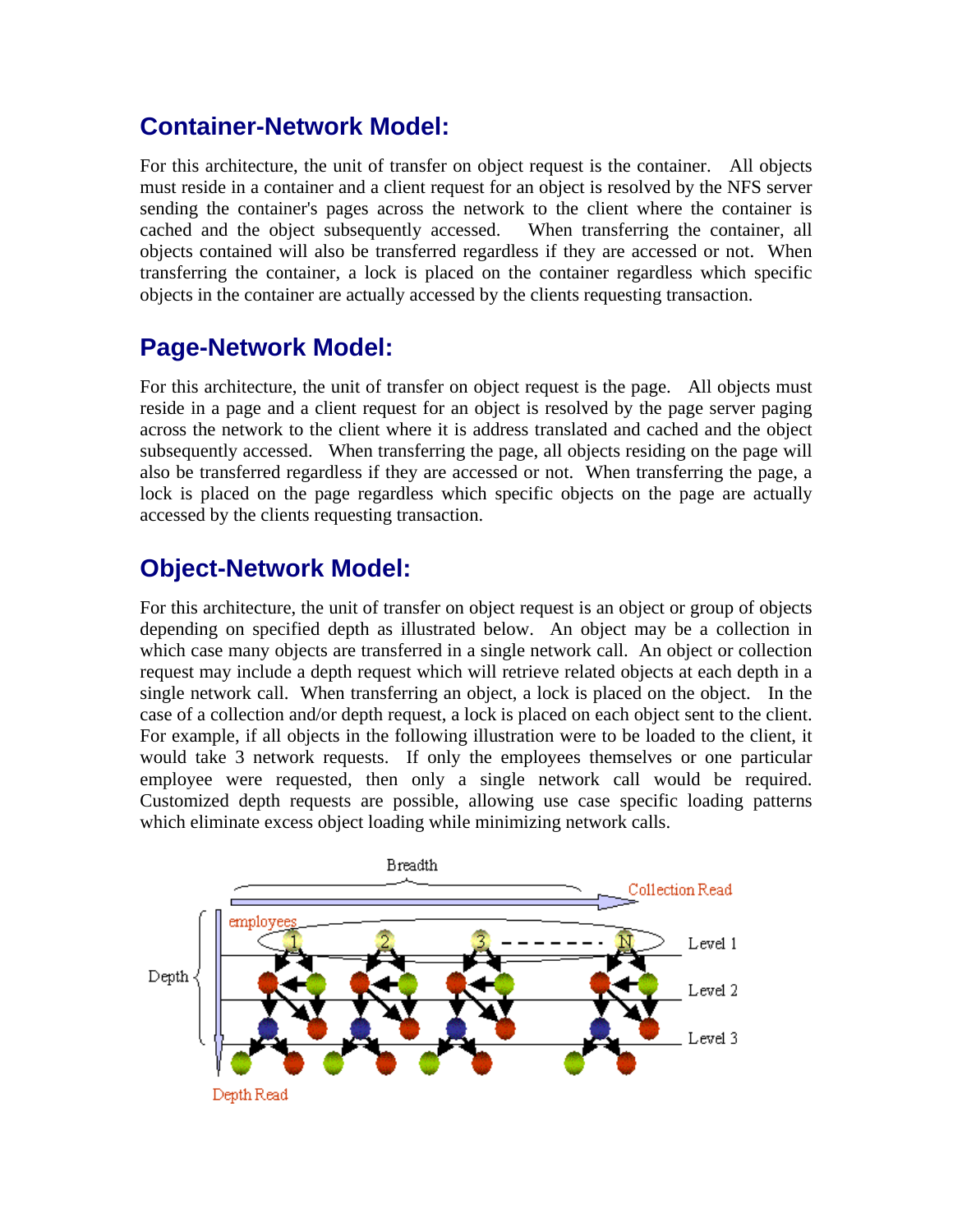#### <span id="page-8-0"></span>**Network Model Implications:**

The different network models can impact application performance by impacting the number of network calls and simultaneously bandwidth utilization impacted by the amount of relevant data that is sent across the network. The behavior in a networked environment is closely tied to the application models and access characteristics.

An application who's characteristics are to access a mostly fixed model, well segmented into an independent cluster, in a non conflicting update and/or without lots of small transactional updates, will generally perform well with a container or page based architecture. This is because network calls are limited, grabbing a fixed container of related objects and moving them to the client cache in a single network call. Fixed models, tied to a specific use case where other logically related objects will be accessed at the same time in the same transaction, work well in these architectures because all logically related objects will already be located in the client cache after first object access and network calls will be minimized with efficient bandwidth utilization. The object based architecture will generally require more network calls, a call for each level of depth in the model. For example, this could lead to 1-to-3 ratio in network calls for a model like that shown in the figure above. However, this is assuming all objects in the figure are in the same page or container. If they were segmented ( physically clustered ) differently, then it is possible to have even more network calls in the page or container based architecture than in the object based architecture. For this reason, the networked performance and for that matter, the performance under concurrency, is critically tied to the physical layout of objects on disk for both the page and container based architectures. In an application with these characteristics, bandwidth utilization will be nearly as efficient in all architectures because groups of logically related objects will be transferred and excess objects will not be moved across the network.

As conflicting updates increase, performance with page and container based architectures will decrease and the object based architecture will provide an advantage. This is because conflicting updates will necessitate cache refresh in conflicted clients. For page and container based architectures, this can mean that pages or containers are needing to be shipped around the network for cache consistency. The biggest penalty here is network bandwidth, because if only a single object of a few bytes is updated, several thousand bytes, the page or container, will need to be refreshed across potentially many client processes. The full page or container refresh is required because this is the smallest unit of granularity in the network model.

To clarify what is meant here by conflicting updates, "conflicting" is not necessarily the update of the same object, but updates of objects that are in the same page or container. This is why for container and page based architectures, the model needs to be well segmented in a physical cluster, because if not well segmented, then even updates to non related objects can cause conflicts at the page or container level which leads to lock waiting and network utilization to ensure cache consistency. The reason small transactional updates need to be avoided with container and page based architectures, is because an update must write the smallest unit of data transfer, the page or container, across the network for long term storage. If updates can be well batched together in a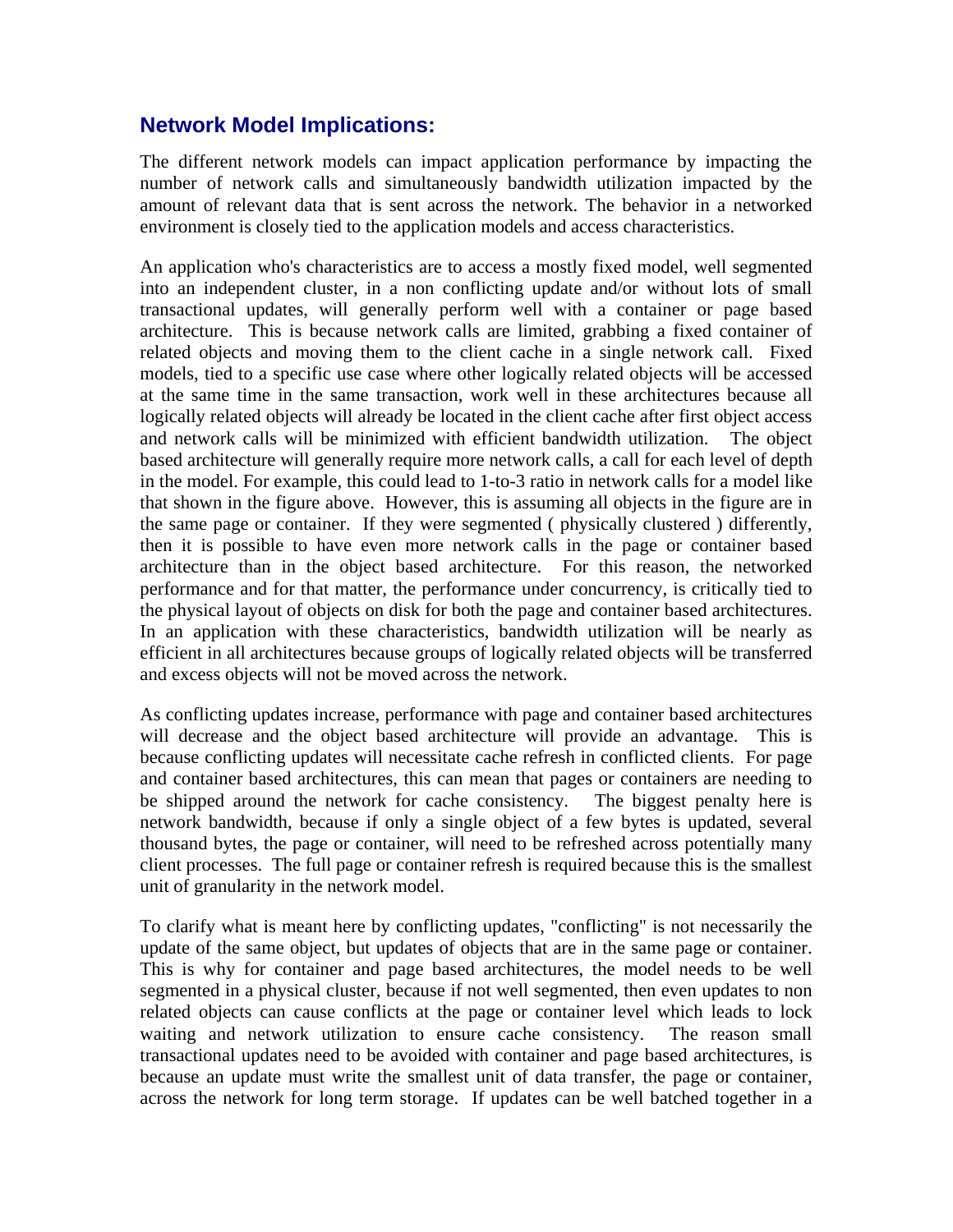single transaction impacting a single page or container, then performance will not suffer as a result of the architecture and in fact application performance will excel tremendously as compared to the traditional relational system.

As conflicting updates increase, the object based network model shows advantage because the granularity of transfer is much smaller. If an object only a few bytes in size is updated and requires a refresh from clients for cache consistency, only that few bytes is transferred across the network. Further, the notion of conflicting updates changes a bit. In all architectures, any update requires cache consistency work. So, if models are fixed and well segmented, then the object, page and container based architectures behave nearly the same except the size of data transfer across the network is different. However, if the models are not well segmented and/or object relationships span pages or containers with only a few objects in the page or container getting impacted, then many pages or containers with lots of excess objects potentially need to be refreshed and that means a lot more network bandwidth will get utilized transferring the excess objects around the network in addition to the objects that truly need refreshing.

Another implication of the concurrency and network model for each architecture is in how they behave in multi-tiered architectures, embedded inside an application server middleware. All of the issues above apply, because caching is done locally in the application servers and so the issues and behavior described above are required to keep the cache consistency across the cluster of application servers which are in essence a cluster of OODB database clients.

Of course, all of the above is again impacted by increasing numbers of users or processes accessing the database. The issues above are exaggerated in their affect as the user base or number of processes accessing the database system are increased. In general, the object based architecture is best suited for the largest numbers of concurrent users and or processes, especially in systems that are not well segmented for isolation or require flexibility in future proofing more access patterns.

Hopefully from the above discussion it is clear that each architecture's network model has it's advantages and disadvantages. The page and container architectures require careful physical layout of application models to achieve optimal performance. In a fixed model that is well segmented, this results in efficient network utilization. This benefit comes at the cost of rigidity in access patterns which can impact long term data use and performance under high concurrency. The object based architecture requires a logical use case understanding for optimal performance. Unlike with page and container based architectures which need that understanding for physical modeling, the object based architecture needs the understanding so each application can use special coding or meta data to define use case based model loading. The effort is rewarded by facilitating high concurrency and scalability for extremely large numbers of transactions while improving flexibility in allowing overlapping access patterns for future data use.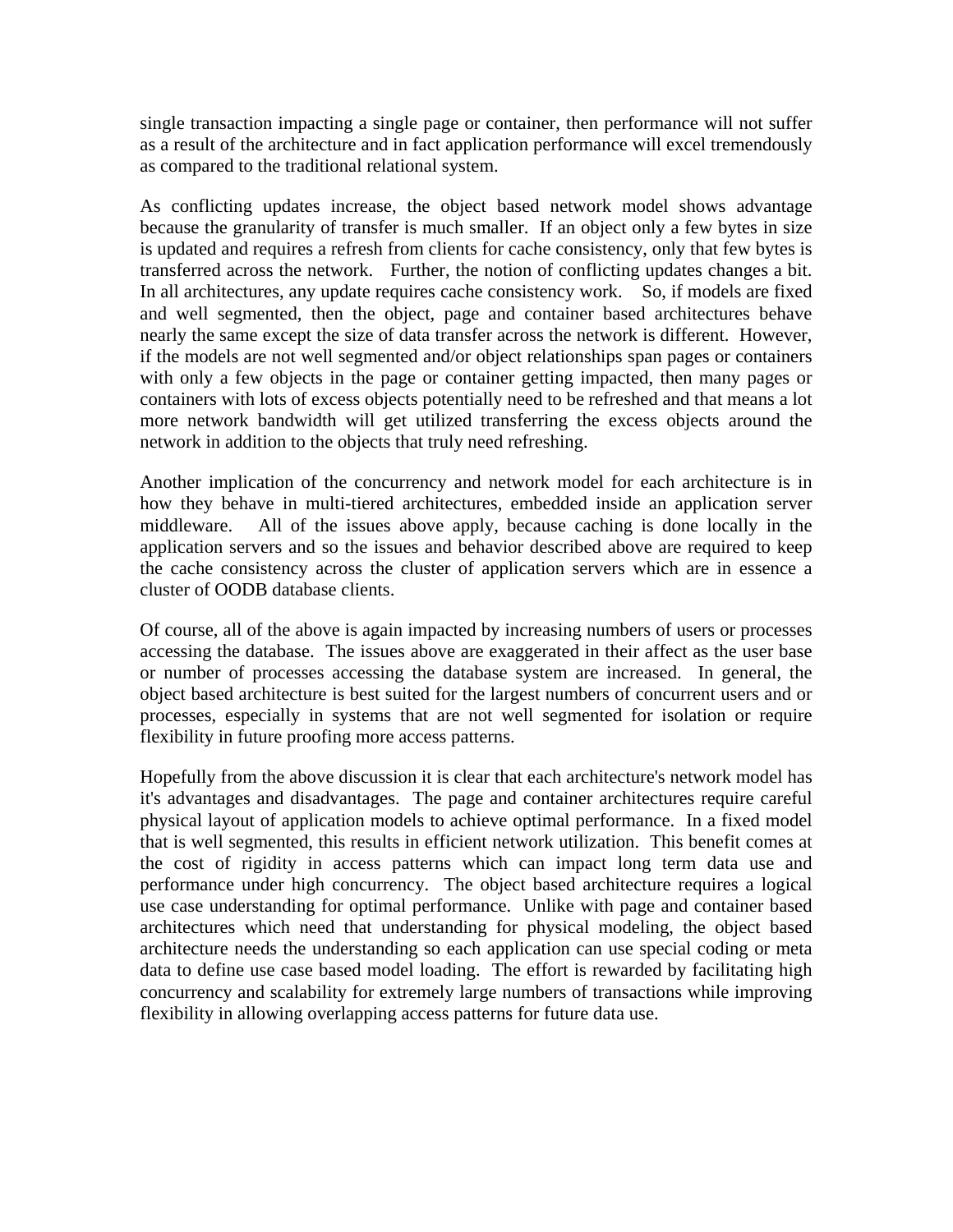## <span id="page-10-0"></span>**The Query Implementation:**

Object database implementations focus on their ability to navigate seamlessly between related objects using the language constructs. The native support of a navigational access pattern is a key advantage of OODBMS over the RDBMS complex join concept. Essentially, relationships are a static part of the system rather than runtime calculated, which makes them inherently faster to use. For each implementation, it is theoretically possible to define one master object which once retrieved would provide navigational access to everything else in the database. However, as a matter of practicality, application implementations are typically use case driven. It does not make sense to needlessly bring in objects that are not relevant to the use case. Further, the scalability requirements of large databases mandate efficient use of disk, network and memory. So, object databases provide a means of querying to retrieve the first level objects of a use case and then allow subsequent navigation from those starting objects. Again, it is not meant here to explain the detailed behavior of each query engine, but instead the fundamentals of the implementation. Specific details like the ability to return id's, for lazy loading, instead of actual objects, etc are left out.

### **Container-Query:**

The container based implementation uses query processing at the client. The "client" may be another remoted instance of a client, but it is a process separate from the NFS page server process. You can contrast this with the typical relational database which is the opposite in architecture. In the RDB, everything is contained within the database server process: query, indexing, locking, and page management making it a server centric implementation versus a client centric implementation. In the container based implementation, all objects from the database server involved in the query must be identified by database/container which includes any potential indexes, and loaded into the client process for query execution. Once all potential objects or indexes are loaded and the query is executed, the results returned are containers holding the resulting objects that satisfied the query. The result as seen from the network and locking perspective may therefore contain many objects that did not actually satisfy the query predicate. If the client was remoted, then results are returned through several tiers to the original requesting client process. Through a combination of system wide identifiers, multithreading, remoting and aggregation, parallel distributed queries are possible.

### **Page-Query:**

The page based implementation uses query processing at the client. In the page based implementation, all objects from the database server involved in the query must be contained within collections that are loaded into the client process for query execution. Queries and indexing can only operate on these collections. Once the collection of objects is loaded and the query is executed, the results are references to the objects that satisfied the query predicate and implicitly the pages containing those objects have already been loaded across the network and address translated into the client memory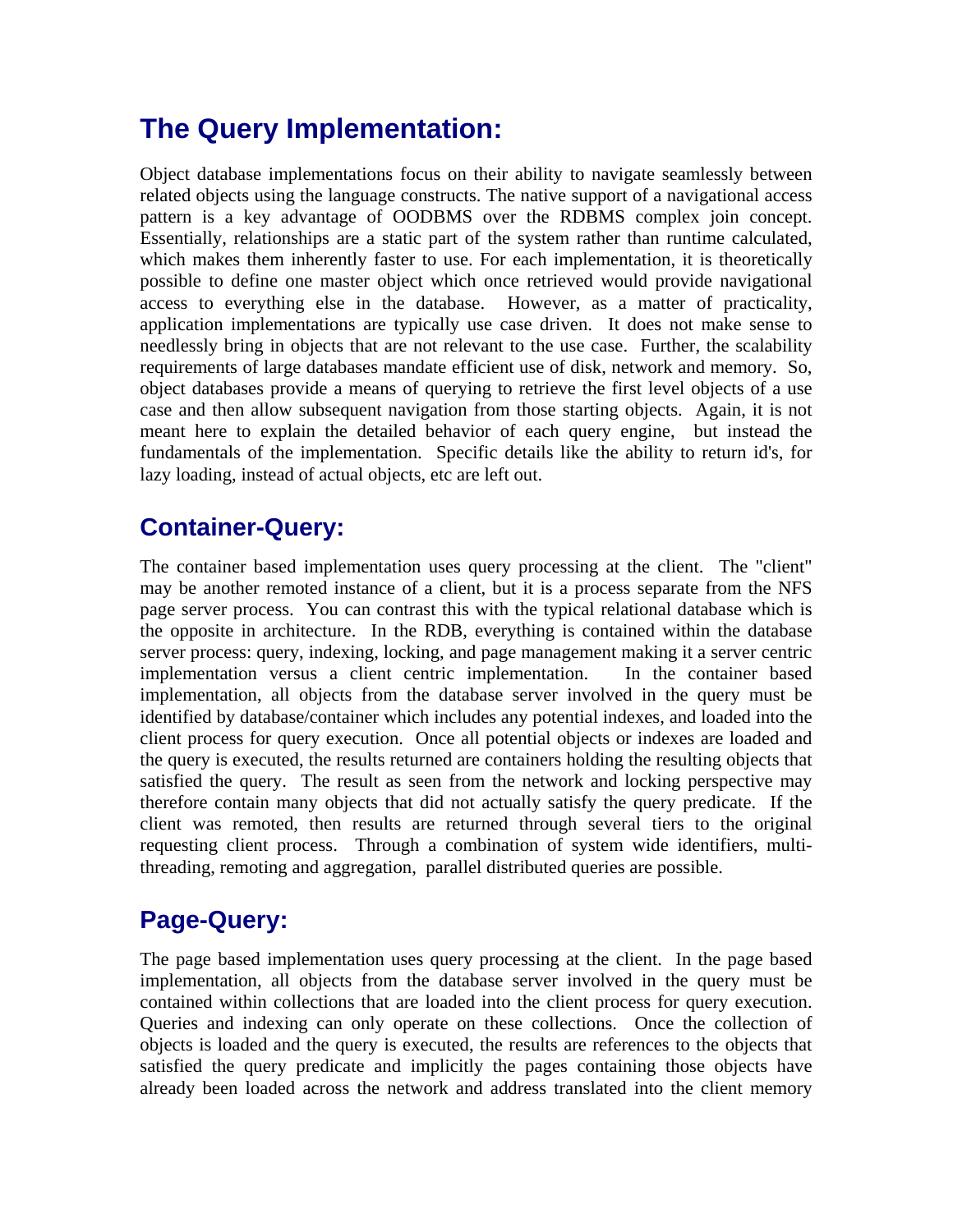<span id="page-11-0"></span>space. The result as seen from the network and locking perspective may therefore contain many objects that did not actually satisfy the query predicate.

### **Object-Query:**

The object based implementation uses a query execution engine that runs within the database server process. Any object in the database is reachable via query even if it has no relationship to other objects. Object attributes can be indexed with maintenance done by the database server. The query is done as a statement sent to the server, executed using an optimizer and indexing on the server, and a result set of objects returned to the client. The only thing transferred across the network is the statement for execution to the server and the collection of objects satisfying the predicate back to the client. Through the use of system wide identifiers, multi-threading and aggregation, parallel distributed queries are possible.

#### **Query Model Implications:**

The different query models can impact application performance significantly. The primary factors in achieving optimal performance are: (1) where does the query execution take place, (2) flexibility on what can be queried, (3) indexing capabilities.

The object database implementations have always focused on navigational access as the primary means of retrieving information from the database. Again, it is not the intent here to dissect all query capabilities, like projection, aggregation, views, mathematical evaluation, cursors, composite indexing, etc, etc. The intent here is to provide an understanding of the core implementation. As a general rule, none of the implementations were as complete as people have come to expect in the relational world where all access to data is via query. Fortunately, this has been changing, as all the vendors gain a new understanding of the complementary role of query and navigational access. It is reasonably safe to say, that after nearly 2 decades, all of the implementations have matured capabilities that make them useful, the real question is now one of scalability and performance.

The single biggest killer of performance in query operations is when the potential objects that satisfy the query need to be moved to another process space for predicate evaluation. This can have tremendous performance implications, especially when there is large data involved. The page and container based query implementations suffer from this problem.

The page based architecture, in particular, is most vulnerable to this problem as only objects which exist in special collections can be the subject of a query and indexes apply only to those collections. All pages containing the objects in those collections or if indexed the indexes for those collections, must be loaded across the network for query execution. Those pages will undoubtedly contain many unnecessary objects wasting network bandwidth and performance as more time can be spent transferring the pages than actually evaluating the query. Think of the case where there are a million Foo objects, but you are only looking for one of them. Plus, any insertion then requires that potential indexes are maintained and since they are potentially distributed across many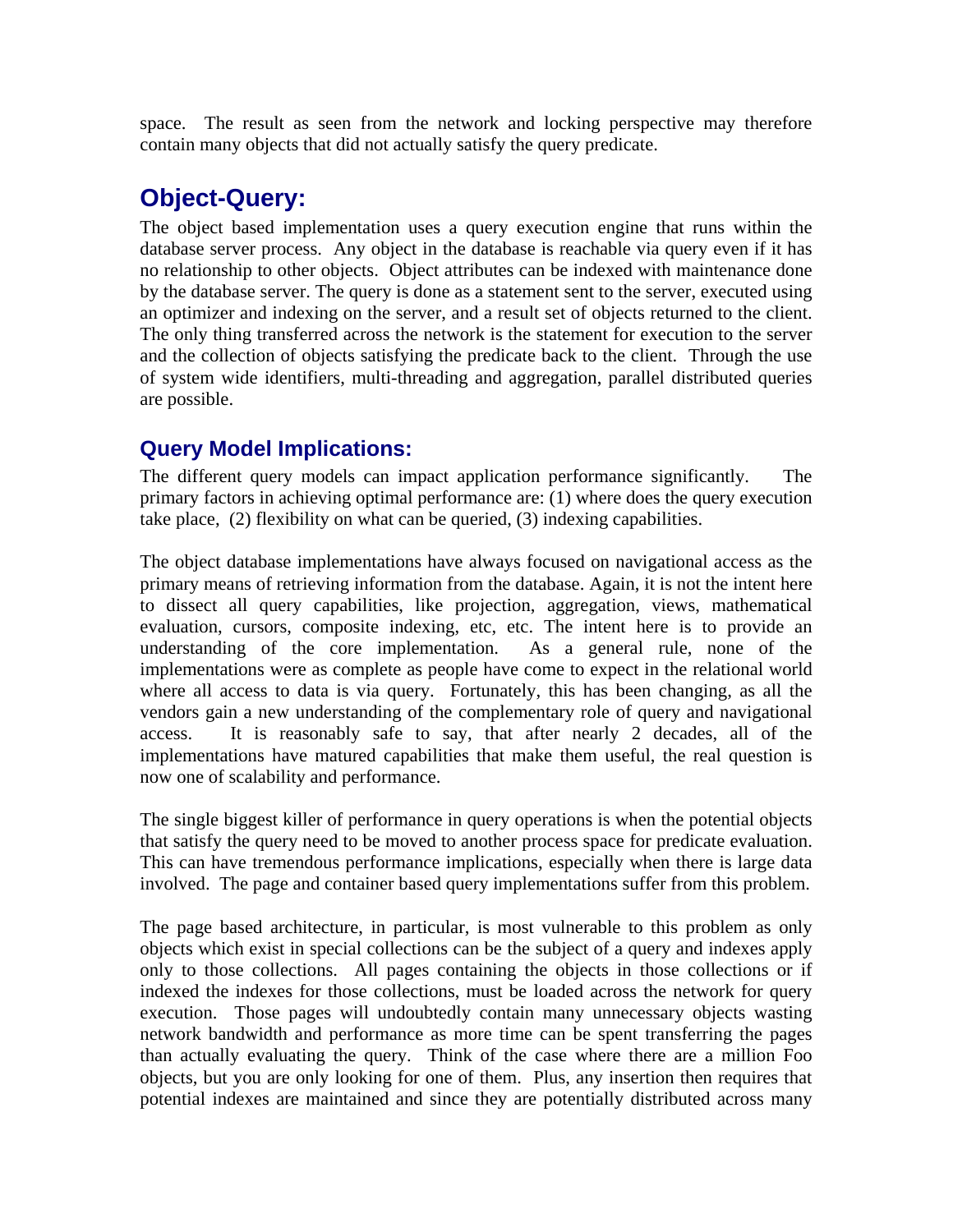<span id="page-12-0"></span>client processes, there are potentially many page invalidation's and refreshes across the network for the collection and indexes adding to the network bandwidth consumption.

The container based architecture behaves in the same way as the page based architecture. However, queries are remotable, can be split and indexes are maintained in a centralized process. So, even though containers of objects and/or indexes must be loaded into another process for evaluation, execution can be done in parallel and only the containers satisfying the results of the predicate need to be moved across the network to the originating tier of the calling client. While not ideal, this is more scalable than the query design in the page based architectural implementation.

The object based design, which offers server side indexing and query execution similar to relational databases, offers the optimal query capabilities among these architectures. There are no excess objects that need to get moved across processes, indexes are managed locally and execution optimization is performed in the database server process returning only the object or set of objects that satisfy the predicate. Further, multithreading in the client process allows the query execution to be performed in parallel across multiple physical databases.

With page and container based systems, the index management is typically integrated into the application code. That has an impact on the maintenance of the applications. With object based systems the index is managed by the server. New indices can be defined without changing the application.

## **Identity Management:**

The core architectures all differ in their implementation approaches to identity management, yet they fundamentally differ in two ways. Identity is either logical or physical in nature. Object databases use identity in order to establish uniqueness and also to implement relationships. The difference in implementation has profound implications on long term operational behavior and flexibility. In addition, the particulars of implementation for physical identity have an impact on data scalability for systems requiring storage of multi-terabytes of information.

### **Physical Identity:**

What is meant by physical identity is that all objects in the system of distributed databases have a unique identifier that is dependent on the physical location of the object within the system. The characteristics of object physical identity are: mutable, reusable, immobile, rigid.

One implication is that objects have a difficult time moving about the system without impacting other objects with which they are related. This is due to the fact that object relationships wrap the identity of the related object. If an object is moved in the system, it's physical location changes and therefore its identity changes (mutable). All existing objects in the system which had reference to that object must now be found and the relationship fields patched to wrap the new physical location (immobile). As the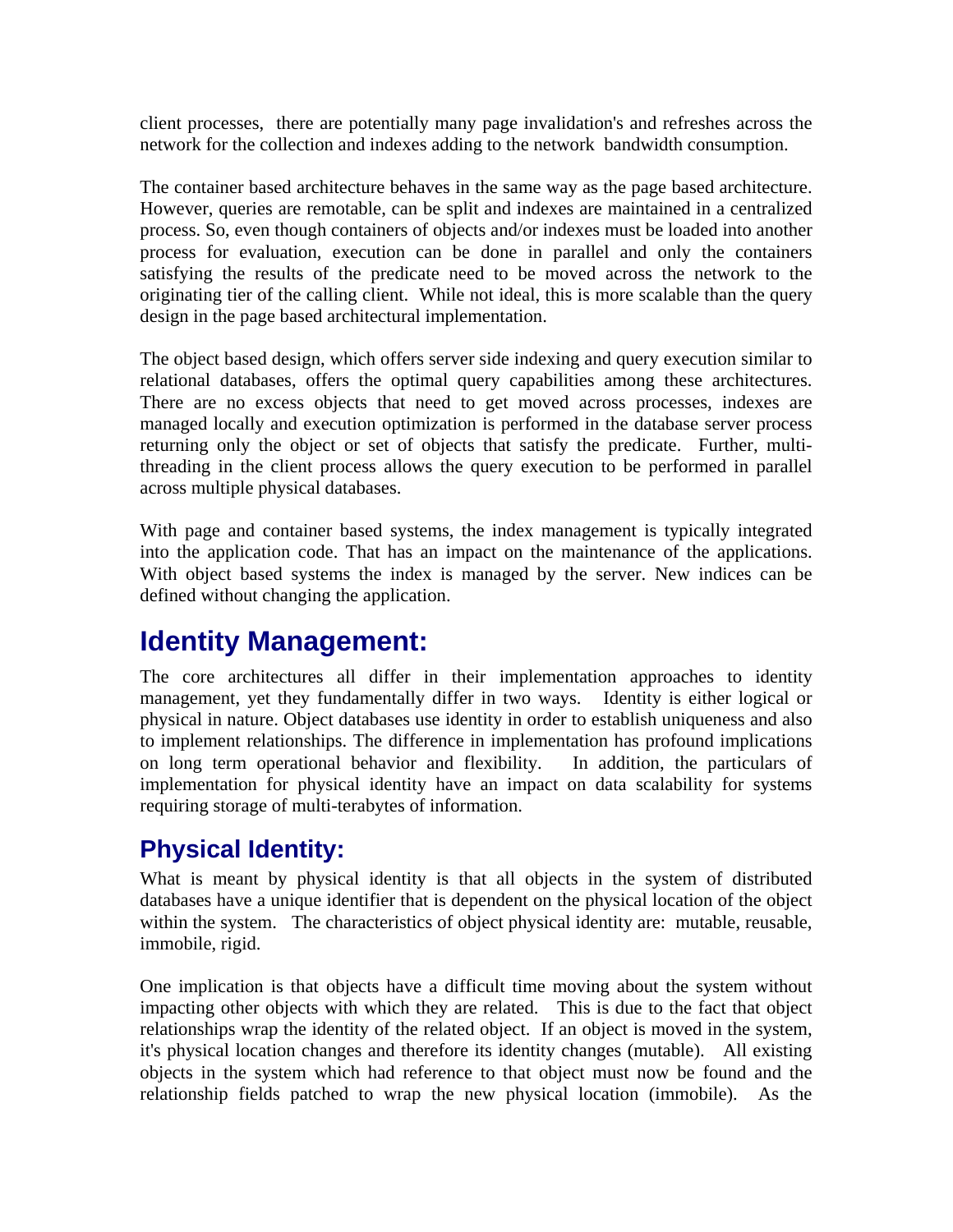<span id="page-13-0"></span>database gets larger this becomes an increasingly expensive operation. While there are many advanced system designs that could use object movement to control active data sets for performant large scale systems, object movement by design could be avoided.

Unfortunately, object movement can be caused as a side effect of other non system design related operations. For example, schema evolution could change the layout of an object in such a way that it no longer fits in it's existing space. In such as case, the schema evolution would necessitate object movement and as a side effect cause tremendous stress on the system requiring extended downtime to make the schema change. Object growth due to variable length fields could cause the situation. Changing clustering schemes can cause this situation.

Other implications include things like performance degradation due to fragmentation. This is a classic problem in relational databases for applications that have large numbers of deletions where application performance degrades steadily over time. Most RDB vendors sell add on tools that do database reorganization to be used when the threshold of required response is breached. In the case of OODB's and physical identity, if an object is deleted, other objects cannot be compacted on the page and space reclaimed, because it would cause their identity to change and existing relationships to become invalid. Therefore, they suffer the same problem as relational databases where more and more empty space is created over time causing slower and slower response.

A key difference in implementation for physical identity systems leads to another significant scalability difference in the area of raw data management on disk. By taking an address translation approach, the page based architecture is unable to provide a true federated data distribution on disk. It is possible to segment data within a single database so that applications work on sub portions of that database in their process space, but it is not possible to have a data distributed (federated) database in the disk subsystem that is accessible to a client as a logical data source. This means that while the container based implementation of physical identity has data scalability capabilities into the terabyte or even petabyte range, the page based implementation is restricted to the megabyte or gigabyte range.

### **Logical Identity:**

What is meant by logical identity is that all objects in the system of distributed databases have a unique identifier that is independent of the physical location in the system. The characteristics of logical identity are: immutable, never reused, mobile, flexible. The implications are that objects can freely move about the system without impacting other objects with which they are related. An object can be moved from one physical database to another and existing relationships from other objects remain intact and existing code continues to run because they are based on logical identity rather than physical location. Advanced designs like data archiving with active data sets are possible with no location aware coding in your application. Internal operations like schema evolution and page compaction can take place online in a future proof manner without risk of running into extended outages. Further, the use of logical identity enables the ability to provide a true application unaware federation of disk based databases as a logical entity, allowing